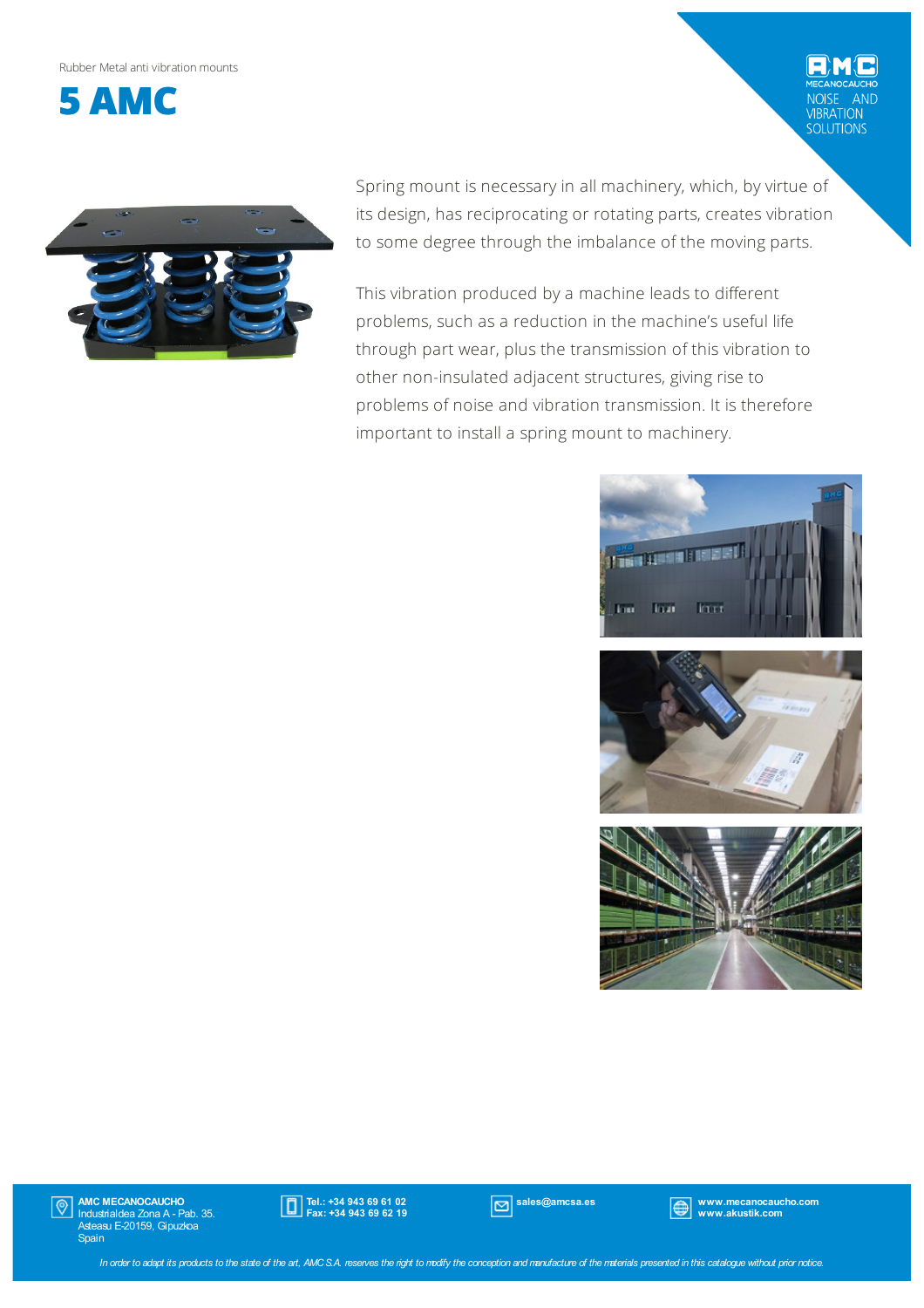**5 AMC**



## DRAWINGS





## DIMENSIONS

| <b>Type</b>         | <b>Spring color</b> | A<br>(mm) | B<br>(mm) | (mm) | D<br>(mm) | ь<br>(mm) | (mm) | G<br>(mm) | н<br>(mm) | Max. Load<br>(kg) | <b>Weight</b><br>(kg) | Code  |
|---------------------|---------------------|-----------|-----------|------|-----------|-----------|------|-----------|-----------|-------------------|-----------------------|-------|
| 5 AMC 750+Sylomer®  | <b>BLUE</b>         | 280       | 136       | 150  | 16        | 251       | 290  | 322       | 156       | 750               | 8,502                 | 20771 |
| 5 AMC 1000+Sylomer® | WHITE               | 280       | 136       | 150  | 16        | 251       | 290  | 322       | 156       | 1000              | 8,692                 | 20772 |
| 5 AMC 1250+Sylomer® | <b>BLACK</b>        | 280       | 136       | 150  | 16        | 251       | 290  | 322       | 156       | 1250              | 9.162                 | 20773 |
| 5 AMC 1750+Sylomer® | CREAM               | 280       | 136       | 150  | 16        | 251       | 290  | 322       | 156       | 1750              | 10.037                | 20774 |
| 5 AMC 2500+Sylomer® | <b>LIGHT GREY</b>   | 350       | 136       | 200  | 18        | 315       | 360  | 396       | 206       | 2500              | 15,716                | 20775 |
| 5 AMC 3750+Sylomer® | <b>GREEN</b>        | 350       | 136       | 200  | 18        | 315       | 360  | 396       | 206       | 3750              | 18.056                | 20776 |

AMC MECANOCAUCHO Industrialdea Zona A - Pab. 35. Asteasu E-20159, Gipuzkoa Spain

Tel.: +34 943 69 61 02 Fax: +34 943 69 62 19

sales@amcsa.es www.mecanocaucho.com www.akustik.com

In order to adapt its products to the state of the art, AMCS.A. reserves the right to modify the conception and manufacture of the materials presented in this catalogue without prior notice.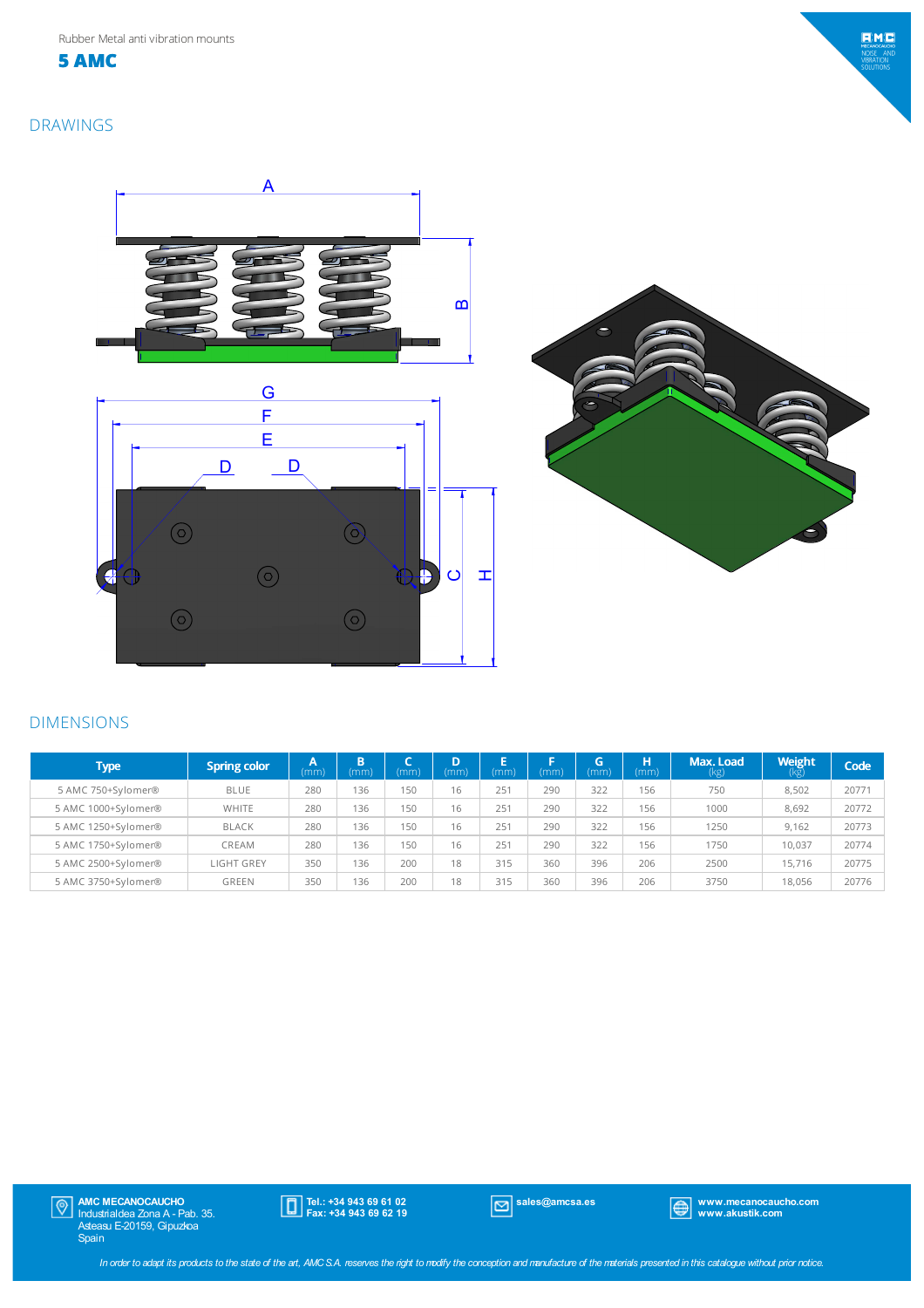**5 AMC**

## DRAWINGS





## DIMENSIONS

| <b>Type</b> | <b>Spring color</b> | $\overline{A}$<br>(mm) | в<br>(mm) | (mm) | D<br>(mm) | E<br>mm | (mm) | G<br>(mm)                | н<br>(mm)                | Max. Load<br>(kg) | Weight<br>(kg) | Code  |
|-------------|---------------------|------------------------|-----------|------|-----------|---------|------|--------------------------|--------------------------|-------------------|----------------|-------|
| 5 AMC 750   | <b>BLUE</b>         | 280                    | 124       | 150  | 16        | 251     |      | $\sim$                   | $\overline{\phantom{a}}$ | 750               | 8,502          | 20701 |
| 5 AMC 1.000 | WHITE               | 280                    | 124       | 150  | 16        | 251     |      | $\sim$                   | $\overline{\phantom{a}}$ | 1000              | 8,692          | 20711 |
| 5 AMC 1.250 | BLACK               | 280                    | 124       | 150  | 16        | 251     | . .  | $\sim$                   | $\overline{\phantom{a}}$ | 1250              | 9.162          | 20721 |
| 5 AMC 1.750 | CREAM               | 280                    | 124       | 150  | 16        | 251     |      | $\sim$                   | $\overline{\phantom{a}}$ | 1750              | 10,037         | 20731 |
| 5 AMC 2.500 | <b>LIGHT GREY</b>   | 350                    | 124       | 200  | 18        | 315     |      | $\sim$                   | $\overline{\phantom{a}}$ | 2500              | 15.716         | 20741 |
| 5 AMC 3.750 | GREEN               | 350                    | 124       | 200  | 18        | 315     |      | $\overline{\phantom{a}}$ | $\overline{\phantom{a}}$ | 3750              | 18.056         | 20751 |



Tel.: +34 943 69 61 02 Fax: +34 943 69 62 19

sales@amcsa.es www.mecanocaucho.com www.akustik.com